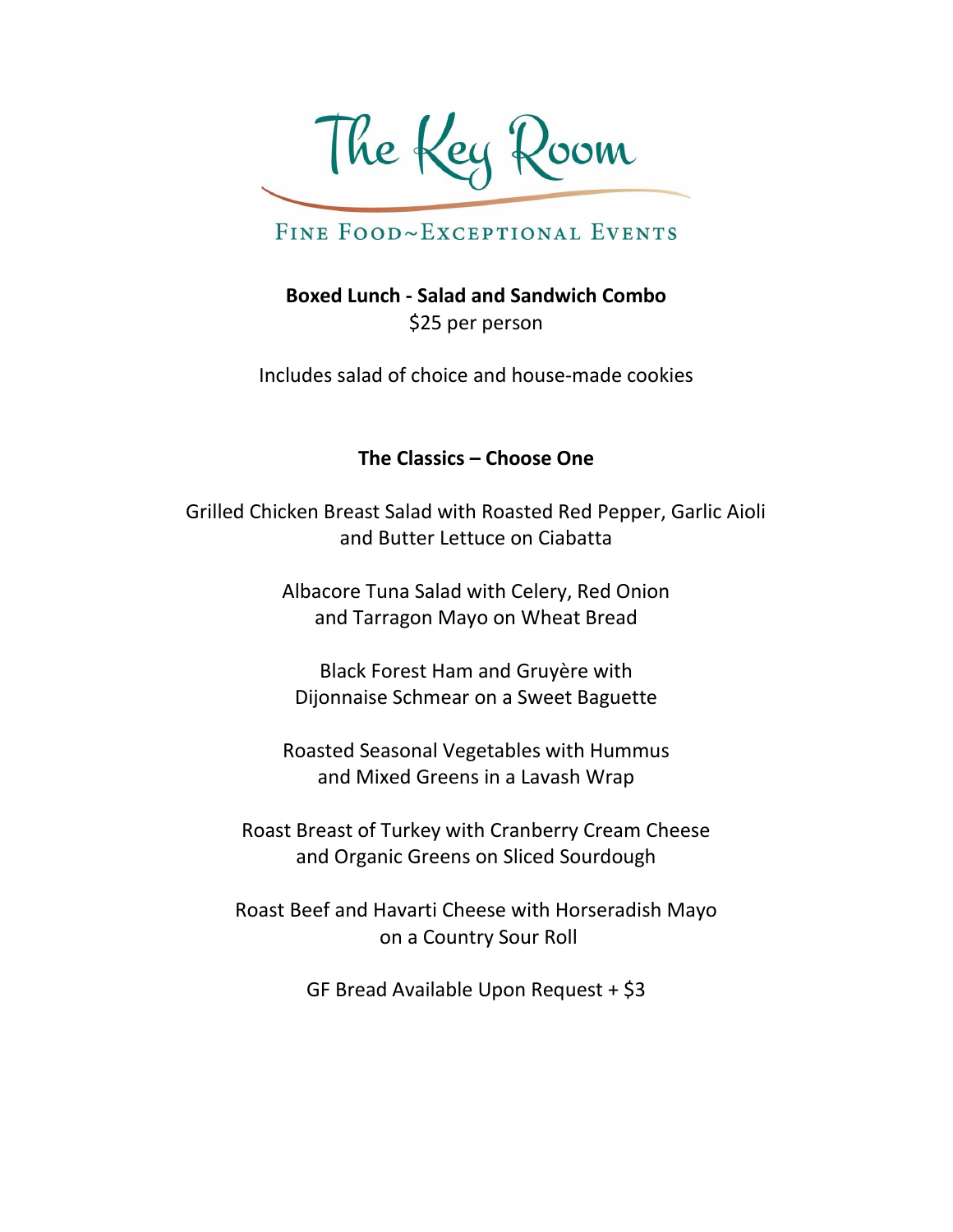#### **Salads – Choose One**

Classic Caesar Salad Romaine, Shaved Parmesan and Black Pepper Croutons and Eggless Caesar Dressing

Baby Arugula Salad Kalamata Olives, English Cucumber, Tomatoes and Picked Red Onion in Red Wine Vinaigrette - GF-V

> Tortellini Salad Tri-Color Tortellini Stuffed with Herbed Cheese and Tossed in Italian Vinaigrette

> > House-made Cookies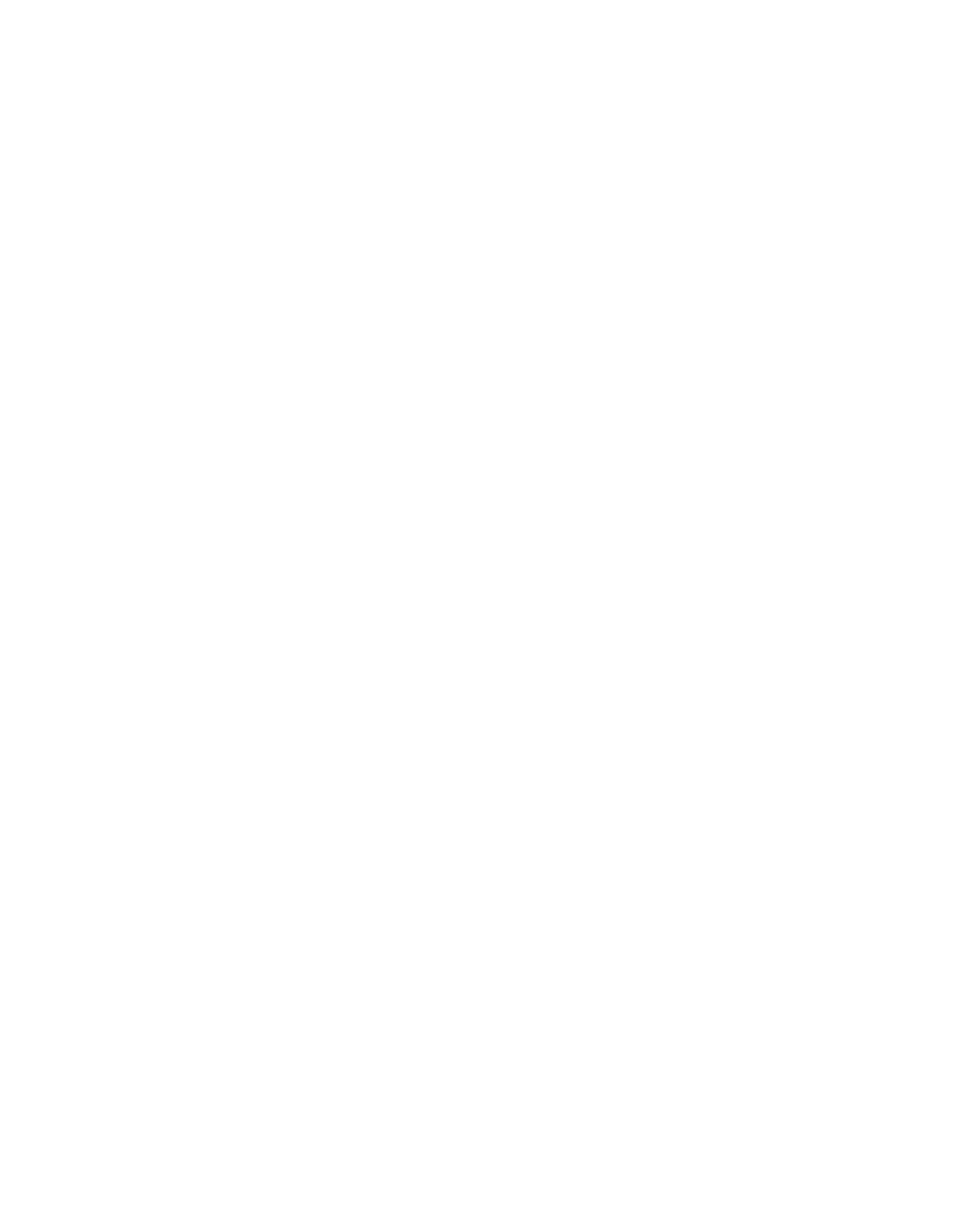The Key Room

## **Entrée Salads**

### **Classic Cobb Salad**

Assorted Mixed Greens, Roast Turkey and Ham, Crispy Bacon, Cherry Tomatoes, Avocado, Hard-Boiled Egg and Point Reyes Blue Cheese Dressing

\$20

### **Mediterranean Vegetable and Orzo Salad**

Baby Spinach with Tomatoes, Roasted Red Pepper, Olives, Red Onion, Artichokes, Cucumber and Feta Cheese with a Creamy Herbed Tzatziki Dressing - GF

\$18

### **Chinese Salad**

Napa Cabbage and Red Cabbage with Carrots, Green Onions and Sliced Red Pepper with Almonds, Crispy Rice Noodles and Sesame Seeds Tossed in a Soy and Sesame Vinaigrette - GF, V

\$16

### **Taco Salad Bowl**

Crispy Tortilla Bowl with Spanish Rice, Black Beans, Avocado, Pico de Gallo, Queso Fresco and Lime Cilantro Vinaigrette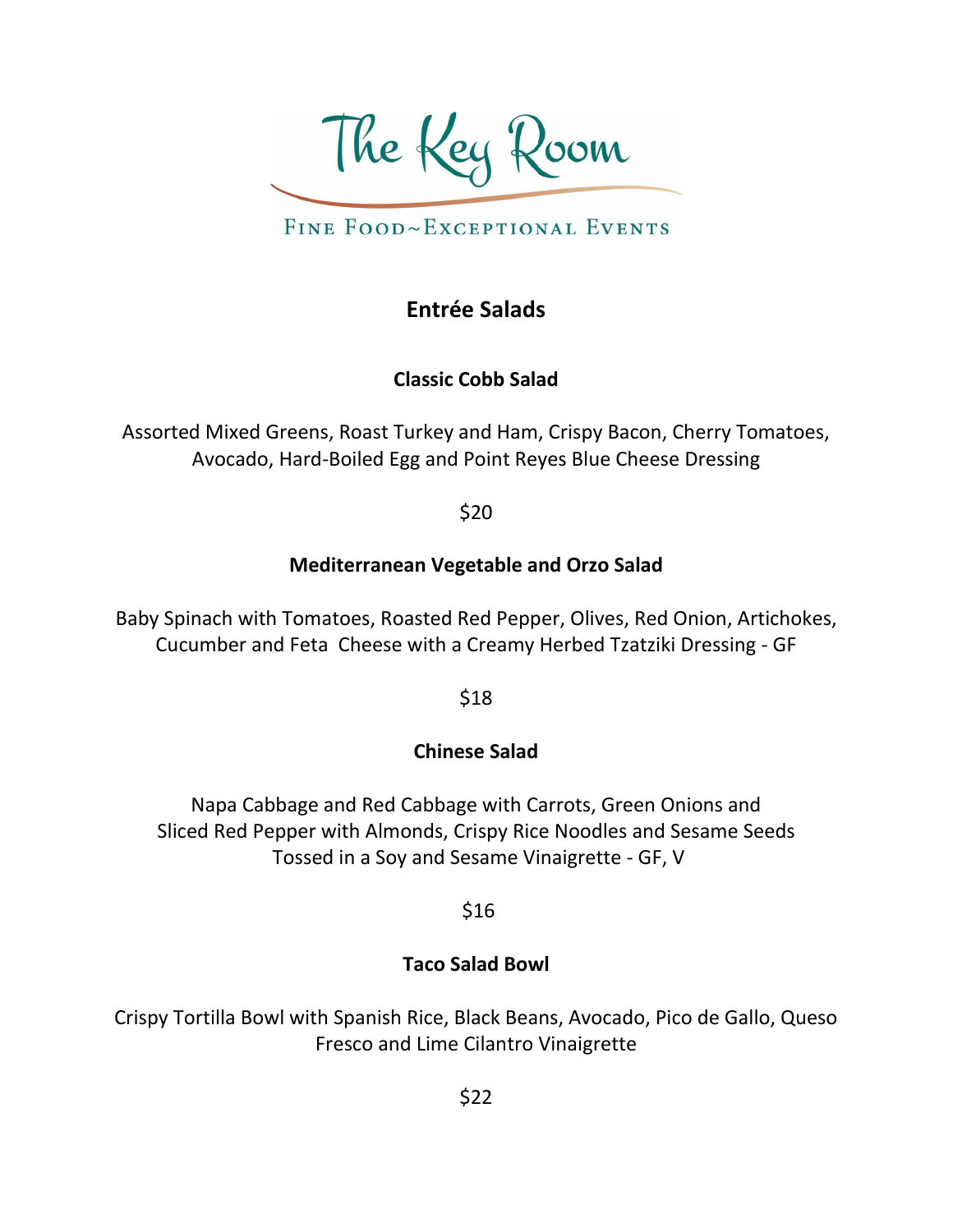### Optional Add-On Protein: Grilled Chicken Breast, Tri-Tip, Salmon, Prawns or Tofu – A.Q.

Bread and Butter or Artisan Cheddar Cheese-scotti \$2.50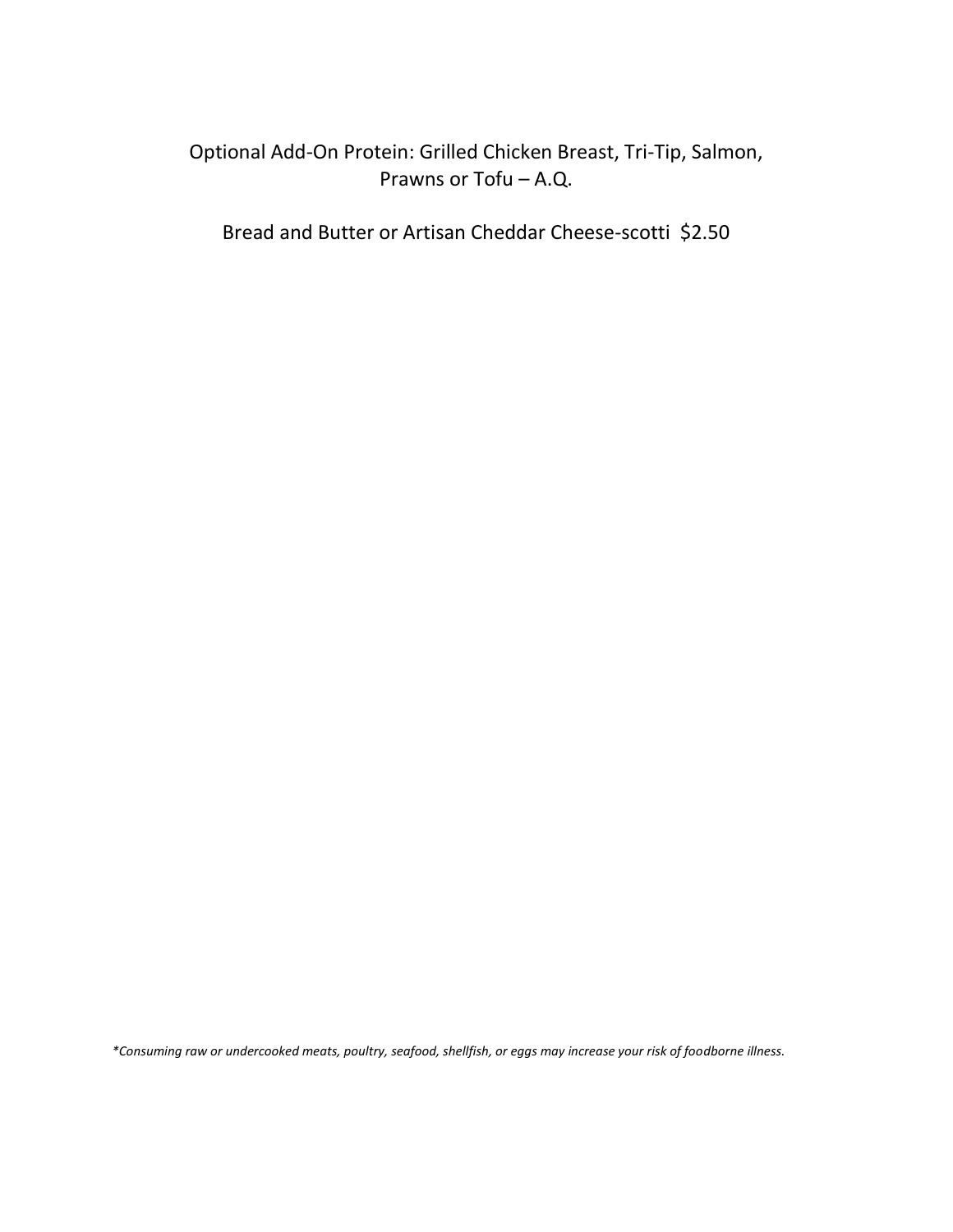The Key Room

### **Fajita Bar**

Corn and Flour Tortillas Beef and Shredded Chicken House-Made Pico de Gallo and Guacamole Roasted Tomatillo Salsa Sour Cream Assorted Cheeses

> **Includes** Green Rice

Black Beans and Refried Beans

Jicama Slaw

Mexican Wedding Cookies

#### **\$35 per person**

Selection of Seasonal Agua Frescas **\$5**

Iced Tea and Lemonade **\$3**

Assorted Soft Drinks **\$2**